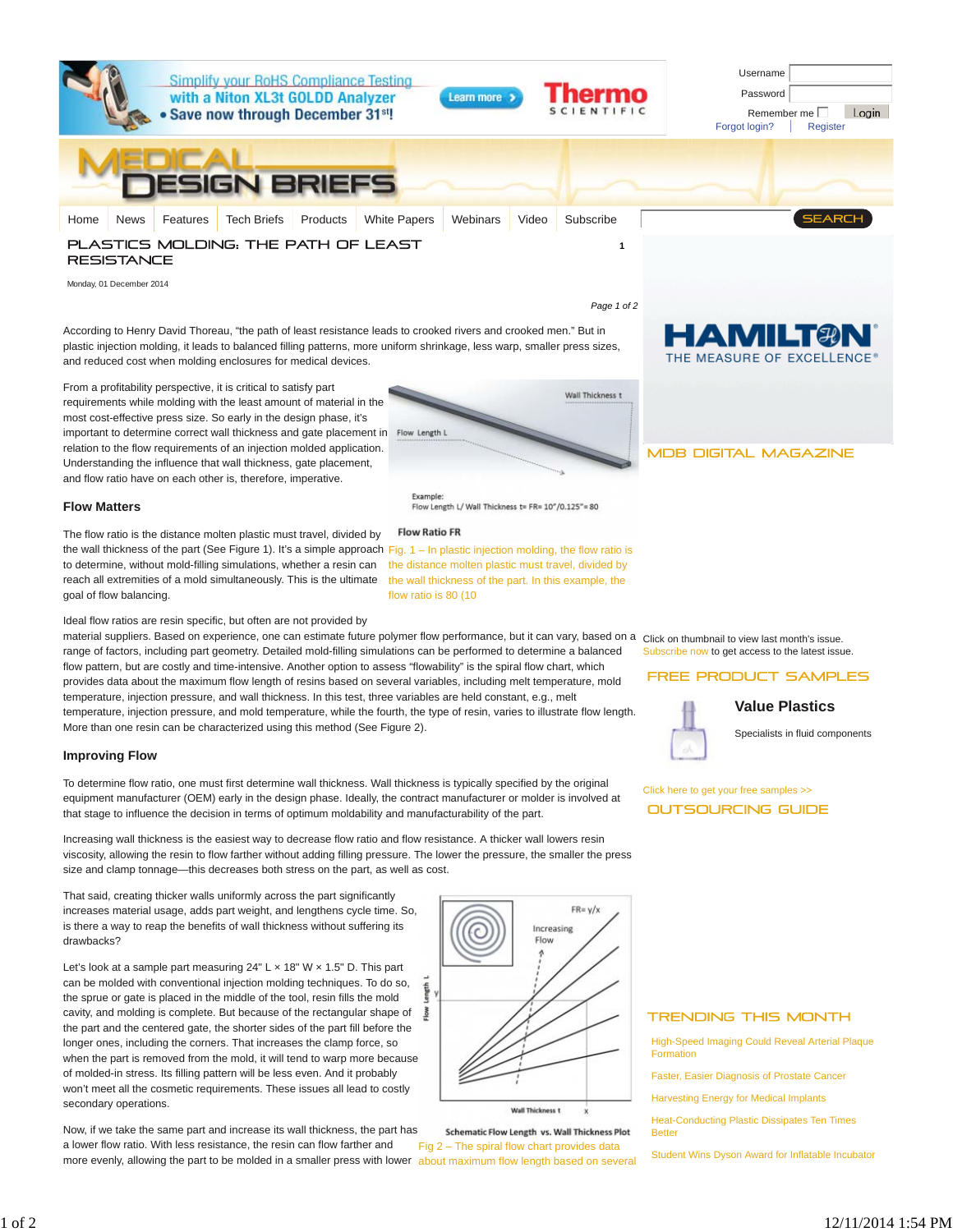means more material, a heavier part, longer cycle time, and higher costs. thickness. tonnage. In turn, the smaller press causes less stress on the part and reduces warpage. But as mentioned above, increasing part thickness But what if you only increase wall thickness locally, rather than across the entire part?

variables, including melt temperature, mold temperature, injection pressure, and wall

Powered by AddThis

SUBSCRIBE TO MEDICAL DESIGN BRIEFS

# **Understanding Flow Leaders**

Here's where flow leaders become useful. Flow leaders are areas within a part that extend from the gate to the areas of last fill. Their wall thickness is slightly more substantial than that of the main wall. Adding flow leaders creates paths of least resistance, improving flow without the added consequences. Instead of adding 10 percent more resin to the entire wall, only add 10 percent in strategic flow leader areas to create paths of least resistance. That results in only a two to five percent resin addition for the entire part. By elongating the filling pattern, both the width and length of the part fill at a similar rate. And because neither part weight nor cycle time is significantly increased, the part can still be molded in a smaller press using less tonnage.

Designing flow leaders into the part also eliminates the need for a second gate, which increases tooling cost, as well as the likelihood of additional knit lines. Cosmetics can suffer, requiring secondary operations and added cost.

Flow leaders are most commonly used in parts with:

- Large differences in length and width dimensions
- Extensions from the main body of the part
- Asymmetry, or one flow path that is longer than the others
- Large openings, requiring longer flow lengths (flow leader can also bridge over opening)
- Low flow resins, e.g., PVC
- Structural foam molding.

There are a few parameters to keep in mind when designing flow leaders into an injection-molded application. First, flow leaders are typically 10 to 25 percent thicker than the nominal wall, which reduces the flow ratio and improves flow without adding filling pressure. Adding more than 25 percent resin for the leader transforms it into a gas channel.

Second, because resin typically flows in a radial pattern from the sprue to the edges of the part, always design flow leaders to begin at the injection point for more balanced filling of the mold. And finally, be careful to blend them into the main wall of the part so there is a smooth transition between the varying wall thicknesses with no sharp corners. This helps to avoid transition lines or shadow marks on the cosmetic side of the part.

« Start Prev **1 2** Next End »



**publications:** NASA Tech Briefs Aerospace & Defense Technology Lighting Technology

© 2009-2014 an SAE International Company Contact Company Contact Company Contact Company Contact Company Contact Company Contact Company Contact Company Contact Company Contact Company Contact Company Contact Company Conta